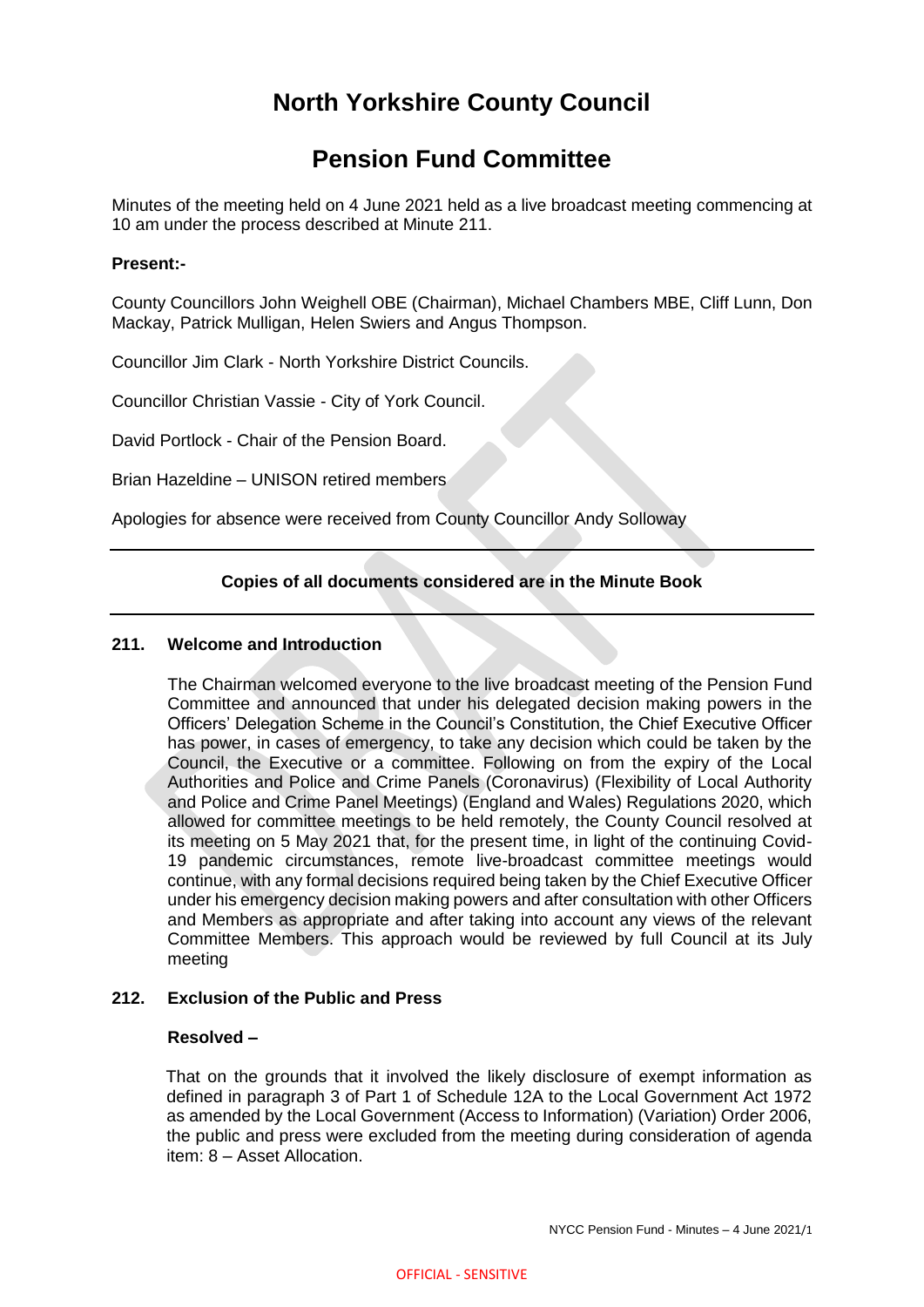## **213. Minutes**

#### **Resolved -**

That the Minutes of the meeting held on 5 March 2021 were confirmed and would be signed by the Chairman as a correct record at the first available opportunity, subject to the following amendment:-

That in the attendance section "Brian Hazlehurst – UNISON retired members – observer" be amended to "Brian Hazeldine – UNISON"

#### **214. Declarations of Interest**

There were no declarations of interest.

#### **215. Public Questions or Statements**

There were no questions or statements from the public.

#### **216. Death Grant**

Considered -

The report of the Treasurer providing Members with information relating to the death of Mrs E in January 2021 in order that a decision could be made as to the beneficiary of the death grant now payable.

Members were reminded that it was an administering authority discretion under the regulations to decide to whom death grants are paid.

Background information was provided to enable Members to make a decision on this matter.

Having carefully considered the information, Members suggested that there were no demonstrable grounds for the original nomination papers provided by the scheme member to be changed.

## **Resolved –**

That the member's nomination of her sister to receive 100% of the death grant be upheld.

#### **217. Pension Administration Report**

Considered -

The report of the Treasurer providing Members with information relating to the administration of the Fund in the quarter and updating on key issues and initiatives which impact the administration team, including the following:-

#### **Admission Agreements and New Academies**

#### **Administration**

Membership Statistics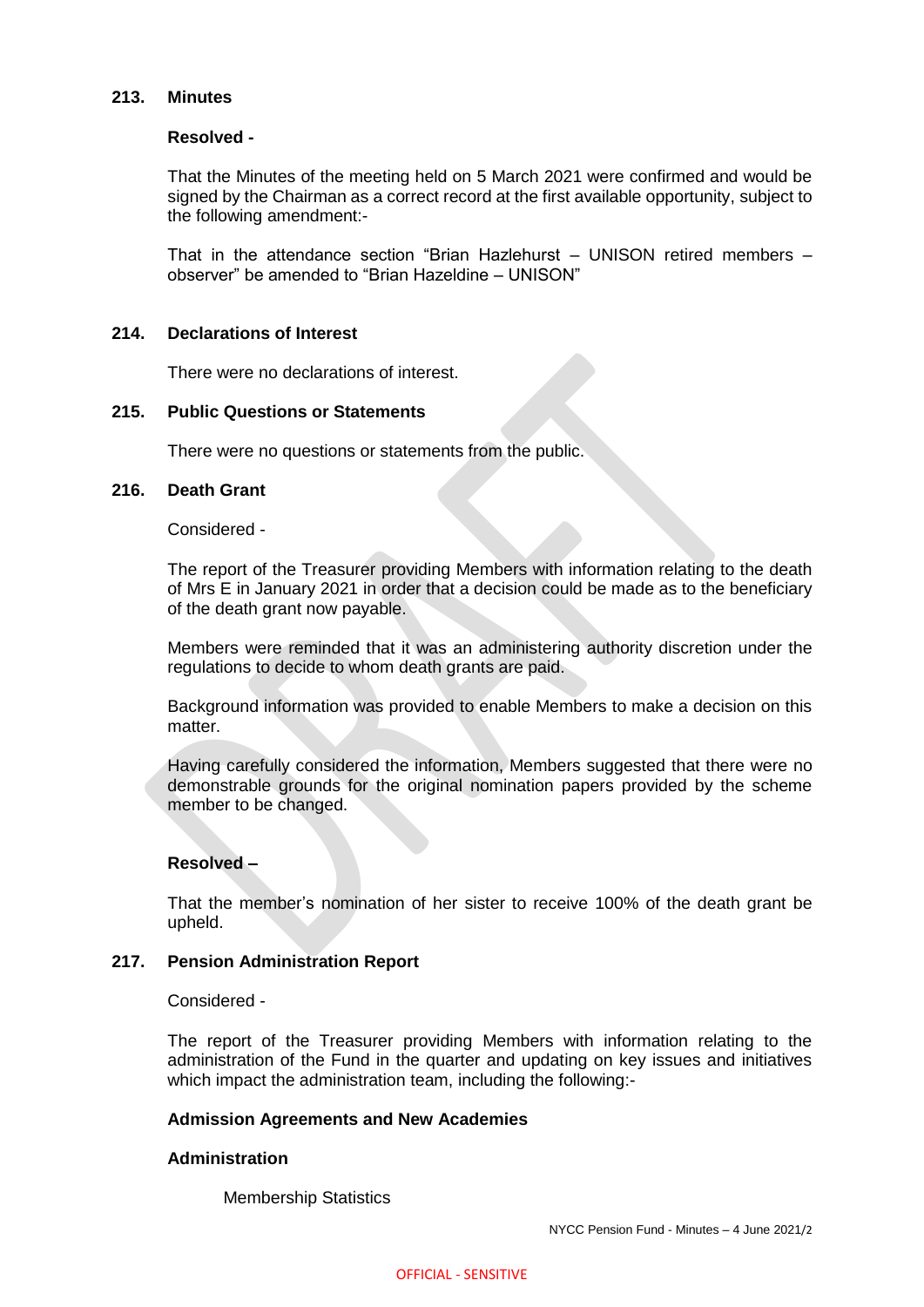Throughput Statistics

Performance Statistics

Commendations and Complaints

Annual Benefit Statements 2021

#### **Issues and Initiatives**

GMP and Pensioner Data Reconciliation

Breaches Policy & Log

Administration System Project

#### **Other Key Projects**

**McCloud** 

Outstanding Death Grant case

#### **Member Training**

#### **Meeting Timetable**

The following issues from the report were highlighted:-

- An increased demand on the service and major projects currently underway, which had resulted in an effect on the target figure for work achieved during the reported Quarter, however, it was emphasised that payments were being made effectively and it was noted that these figures were improving.
- Work had now commenced on preparing the 2021 Annual Benefit Statements (ABS) with 170 data files, of 195, having been received at the time of the publication of the report. There were a number of queries on the data received and these had been logged with employers. Going forward it was expected that the move to monthly returns, through the new system, would ensure that all data would be provided and on time.
- The GMP and Pensioner Data Reconciliation projects were both nearing completion, with the data now being fed into the system and processed, with those affected being contacted in relation to pension reductions (over £5), pension increases and arrears being paid. Although there would be no reclamation of the overpaid pensions, there would be adjustments made to payments going forward, and suitable arrangements were being put in place to avoid members suffering financial hardship due to this.
- Details of the nature of a recent data breach was outlined, together with the action that had followed in relation to it. It was noted that the error occurred due to processes not being followed and related wholly to human error. Information has again been provided to staff to re-emphasise the process. It was noted that the issue had been reported to the Pension Board and it had been agreed that, due to the nature of the breach and the subsequent action taken, it be recommended to the Pension Fund Committee (PFC) that this should not be reported to the Pensions Regulator. The Chairman of the Pension Board confirmed the recommendation from the Board, as detailed.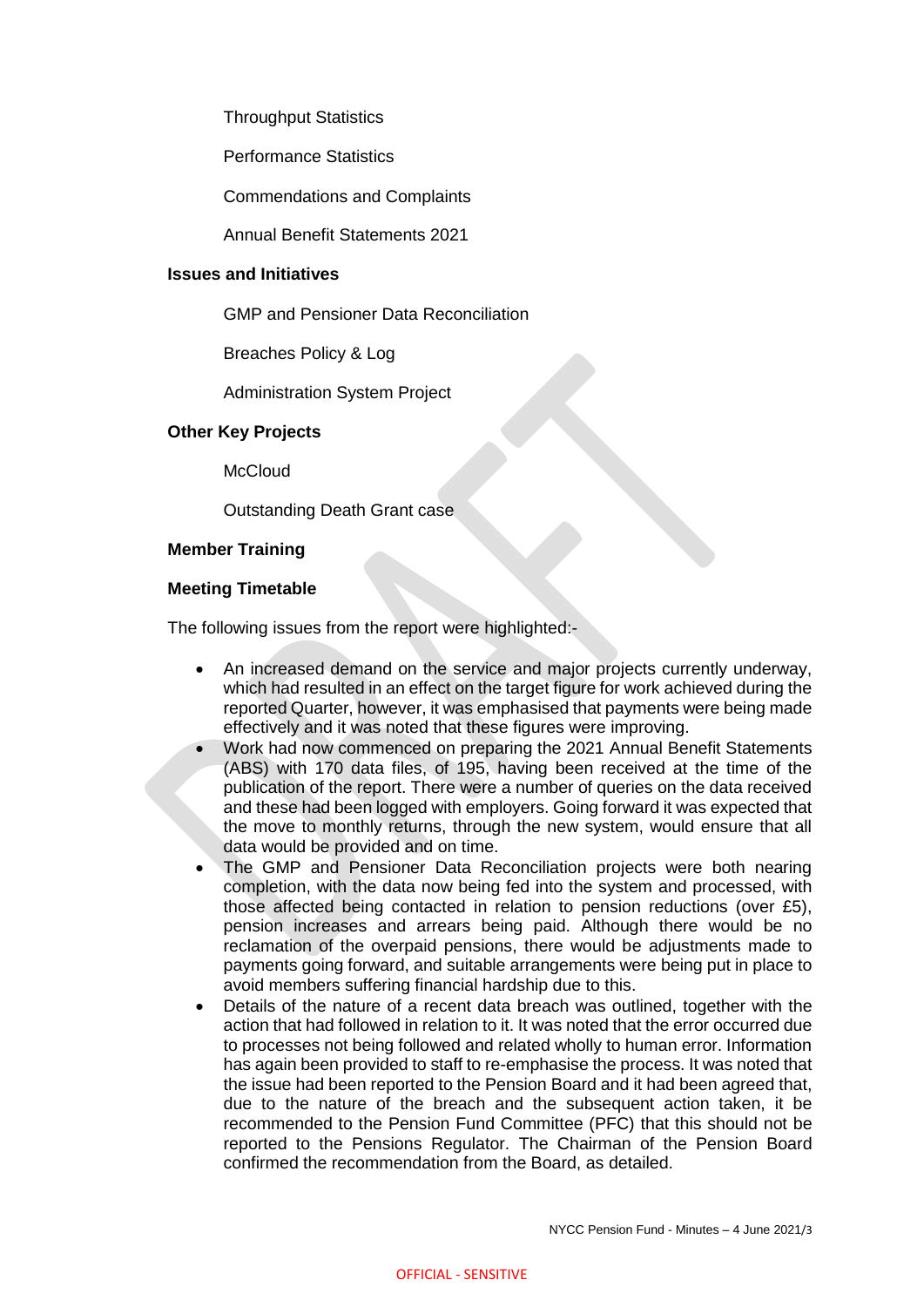- Employers were committing to the major changes taking place with administration systems and it was expected that teh rollout would recommence by September 2021.
- The implementation of the Pensions Payroll system was progressing well. There had been a hitch with pensions paid to Building Society account holders having been paid twice, but this was being addressed with those affected being provided with an opportunity to either return the overpayment or miss the following month's payment.
- A contractor had been appointed to undertake the data gathering process for McCloud, and work, expected to last for around 12 weeks, would be starting shortly.
- The previous meeting had seen the deferral of a Death Grant case to allow further information to be obtained. Those details had not yet been provided, therefore, the matter would be brought to a subsequent meeting for consideration.
- A Member referred to a list of employers exiting the Fund contained within the report and asked why this was happening. In response it was stated a number of employers had contractors who were part of the Fund, but the contract had changed, some employed a very small body of people in the Fund who had left or retired, and in the case of Joseph Rowntree they had closed the Fund to their employees.
- It was requested that future versions of the report provide larger print in respect of the Breaches Log.
- A Member noted that the attendance at meetings details within the report were still inaccurate despite having highlighted the issue at the previous meeting. It was stated, in response, that these would be altered to reflect his attendance.
- In response to a Member it was clarified that the performance targets were not currently being met due to the implementation of new systems, major projects during the initial part of the year, coinciding with a significant rise in the demand for services. The figures were steadily improving and it was expected that the new systems would significantly enhance the performance of the service, going forward.
- The Administration System project continued to progress satisfactorily. The testing of the systems had commenced with good results. It was expected that this would ease the burden on year end processing as data would be fed in throughout the year.
- The migration to the new Pensions Administration Software to encompass an integrated system was expected to take place in March, with this then tested to ensure it was operating effectively.
- In respect of the McCloud judgement data collection was expected to take place in the first quarter of the coming year, with a third party operator undertaking this on behalf of the NYPF.
- A Member highlighted the significant challenges faced by the Administration Team during the previous and current year, and thanked them for the service delivered. This was echoed by the other Members of the Committee.

## **Resolved –**

- (i) that the contents of the report be noted;
- (ii) that the contents of the Breaches Log be noted and the breach highlighted would not be referred to the Pensions Regulator;

(Members agreed to the alteration of the order of the agenda, due to technical difficulties, with item 10 (Report of the Pension Board Chair), item 9 (Performance of the Fund) and item 8 (Private item – Asset Allocation) being taken in that order.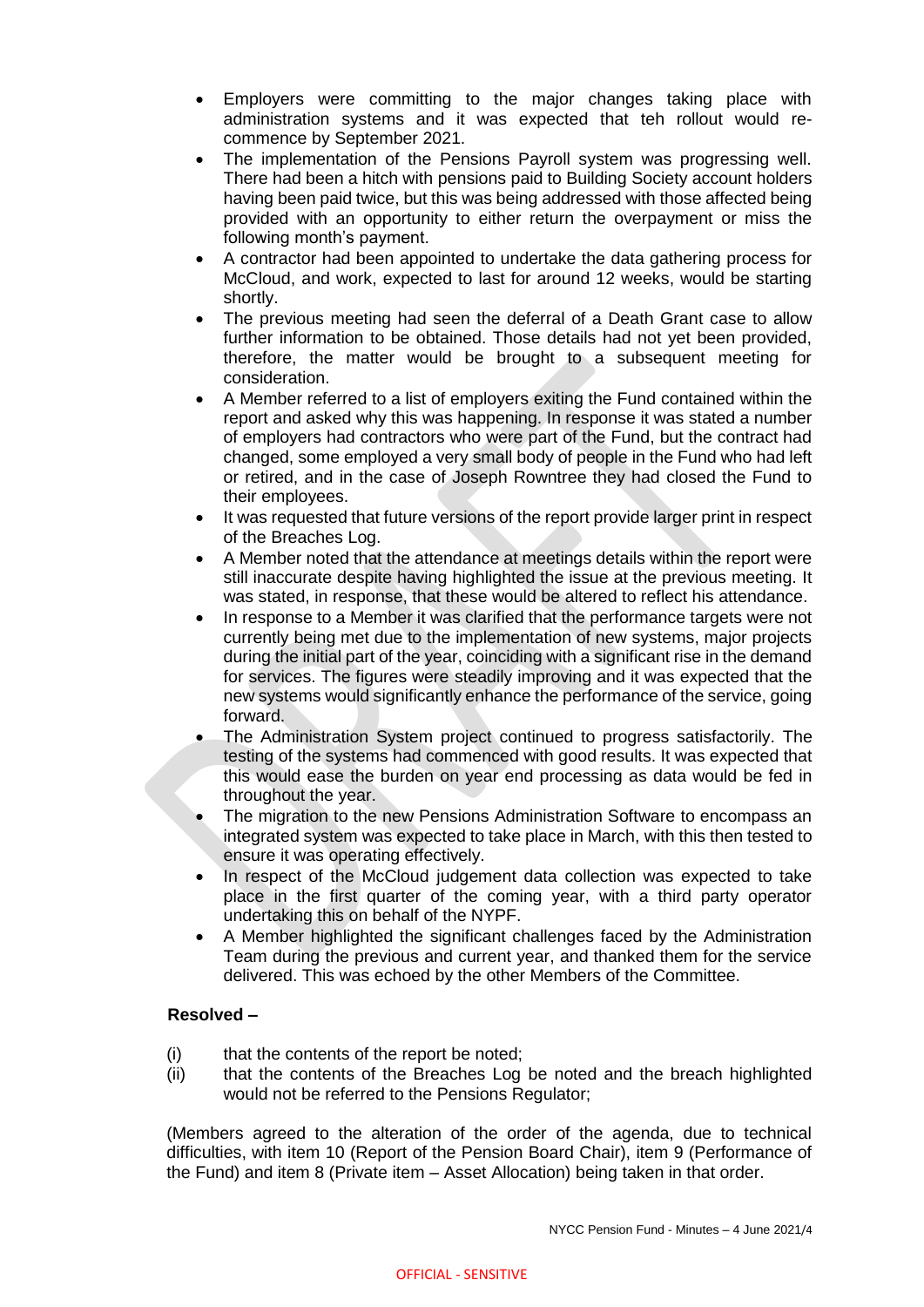## **218. Pension Board – report back by Chair on the meeting held on 8 th April 2021**

## **Considered -**

The Minutes of the Pension Board held on 8<sup>th</sup> April 2021 together with a verbal update by the Chair of the Pension Board.

The Chair of the Pension Board, David Portlock, summarised the discussions at the meeting held on 8<sup>th</sup> April 2021 highlighting the following:

- A vacancy for a Scheme Member representative on the Pension Board remained despite ongoing attempts to fill this. Every effort would continue to be made to fill this.
- The Chairman asked whether there had been any development in respect of the reports that were to be provided in relation to Cyber Security, as discussed at the Board. In response it was stated that these were being developed by T&C at NYCC and would be circulated as soon as they were available.
- Issues in relation to the Death Grant and Breaches Log had been considered earlier at this meeting.
- Internal Audit work was a standing item on Pension Board agendas, and any concerns arising from those reports would be reported to PFC.
- The outcomes of the Hymans review of governance arrangements was still awaited, however, it was understood that there would be an expectation that PFC Members would be required to have a suitable level of understanding of the Fund, with appropriate training continuing thereafter, to serve on the Committee. The Treasurer emphasised that many Members of the PFC had extensive knowledge of the LGPS and received numerous briefings and information sessions, which addressed some of the requirements highlighted. The Pension Board Chairman acknowledged this factor and recognised the continual development provided for PFC Members.

## **Resolved -**

That the details of the meeting outlined be noted.

## **219. Performance of the Fund**

Considered –

Report of the Investment Consultant, AON, providing details of performance and asset allocation information for the Fund along with a background to the investment markets during the first calendar quarter of 2021.

The following issues were highlighted:-

- The Fund assets decreased in value by around £1m to £4,516 over the first quarter of 2021.
- In relative terms, the Fund outperformed the composite benchmark by 0.1% over the quarter.
- The composite benchmark was a weighted average made up of the individual manager benchmarks.
- The Fund outperformed its composite performance benchmark by 4.0% per annum over the 3-year period.
- No rebalancing was considered to be urgently required.
- The performance of the various Fund Managers, and the investments managed within the BCPP were outlined.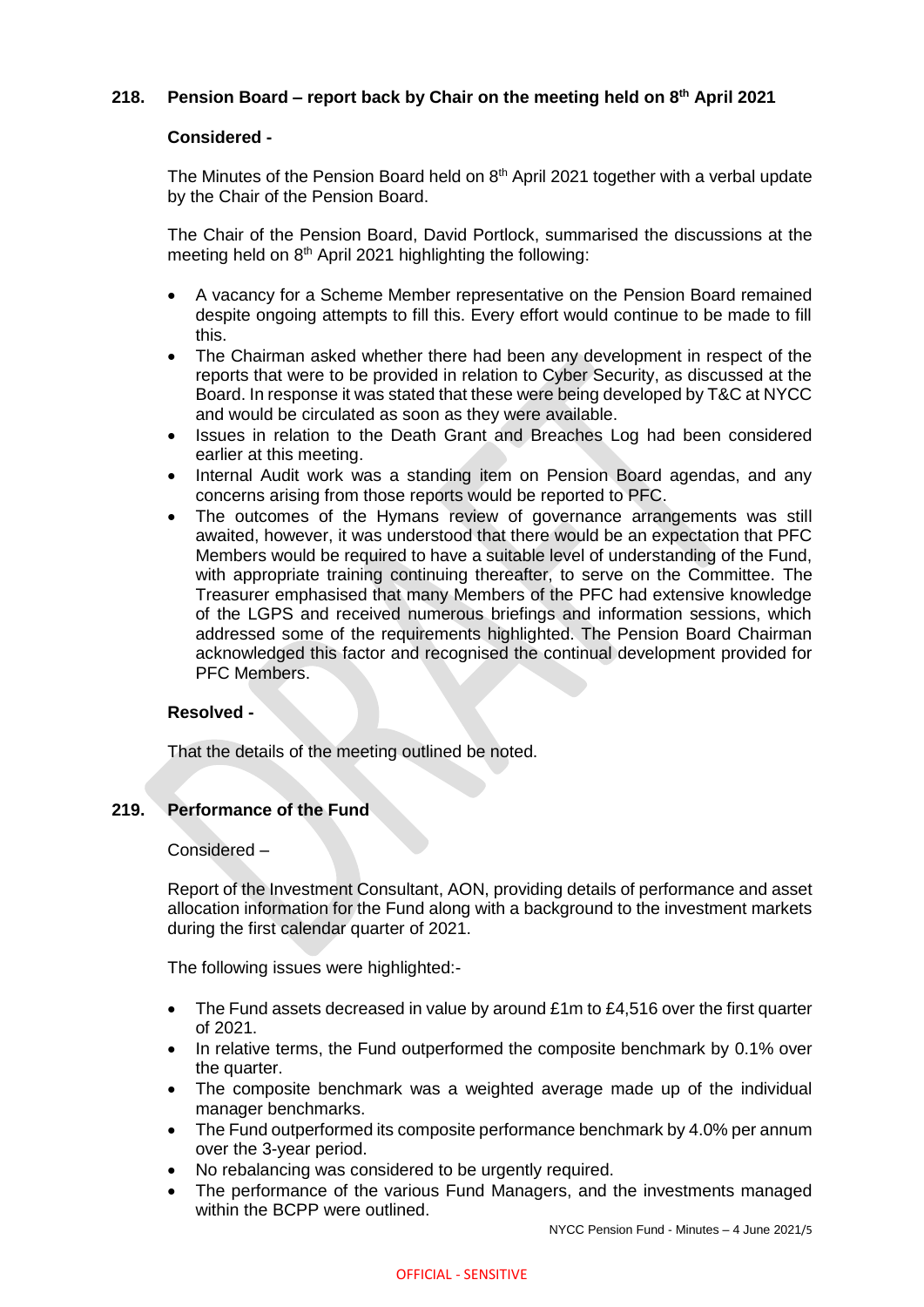- Global equities continued to perform well over the quarter. The MSCI AC World posted a 6% return in local terms and a 3.7% return in sterling terms as sterling appreciated in a rally after a Brexit agreement was finally reached with the European Union at the end of 2020.
- UK investment grade credit spreads continued to contract as credit markets performed well. However, the return on the iBoxx Sterling Non-Gilt Index fell over Q1, driven by rising government bond yields.
- Overseas bond yields rose over the quarter, most markedly in the US on the back of economic recovery and inflation expectations fuelled by the new stimulus package. Meanwhile, the US Federal Reserve (Fed) continued to indicate that it would keep interest rates near zero until at least 2024 while upgrading its 2021 growth forecast to 6.5% from 4.2%. The European Central Bank (ECB) pledged to speed up its bond-buying program under its €1.9tn pandemic emergency purchase program (PEPP).

Members discussed the appended documents and the following issues and points were raised:-

- A Member stated that he had never seen the value of investments to be as static as they had been over the previous quarter and wondered about the outlook for investments post pandemic. In response the Fund's Independent Investment Advisor provided a summary of the potential for the economy as we come out of the pandemic, highlighting a number of issues, including:-
	- Value stocks would potentially perform better than growth stocks, as seen in recent market performance
	- Inflation could increase in the short to medium term
	- It was expected that the economy would grow more quickly than previously anticipated.

The Investment Consultants, AON, highlighted the following:-

- The previous year had seen a much stronger recovery in Stock Markets than was anticipated
- Various geographies were beginning to show economic recovery, particularly in the USA
- A fairly speedy recovery was now expected, in the short term, particularly as interest rates were currently low
- High valuations could dampen short term returns
- In the medium term there was a need to be cautious and to protect the solvency level of the Fund
- Inflation needs to be carefully monitored, as supply issues coming out of the pandemic are likely to see this rise. The expectation was that inflation would temporarily rise, but not exceptionally high, in the short to medium term before falling again. There was some risk to the Fund's solvency level from this, however the new investment strategy should provide greater protection.
- A Member welcomed the cautious approach and the de-risking of the Fund's investments, going forward, and asked whether this would assist the focus to shift towards green infrastructure and green energy in the long term. In response it was stated that these factors were emerging in markets, with the USA beginning to take a more proactive approach following the change in administration. This was an important time for investments with an environmental aspect. Governments would be increasing spending to encourage economic recovery and there is expected to be agreater focus on green issues.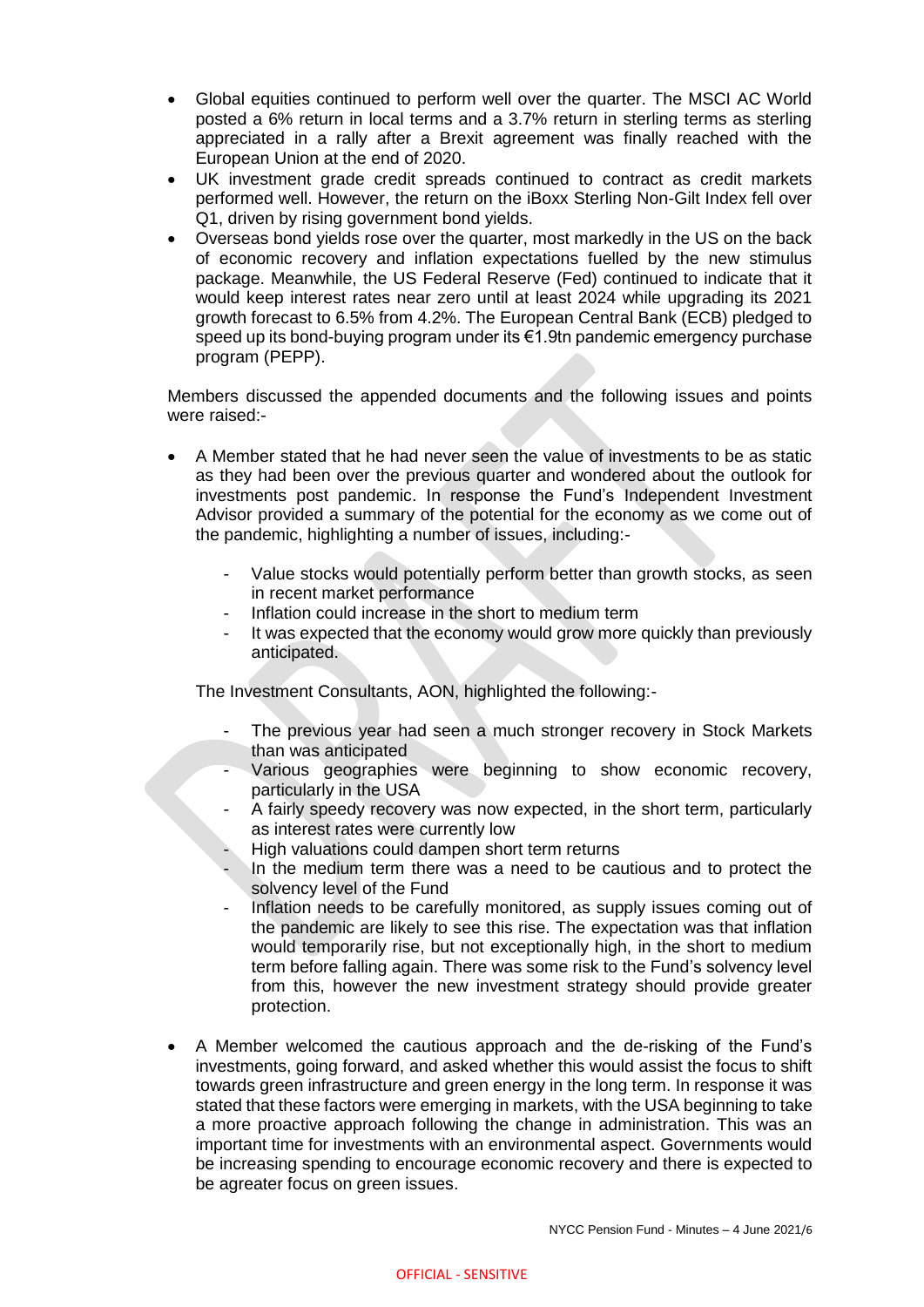A long standing Member of the Committee highlighted how the Fund had changed during his years of service, detailing the move from 35% to 125% funded, the fluctuations in the markets that had occurred, the risks that had been taken to get the Fund into its current position through its focus on equities and the economic pressures that will affect the Fund as it moves forward. He stressed that the focus should be on the long term future of the Fund and recognised the progress in protecting the current funding position through the change in the investment strategy.

## **Resolved –**

that the contents of the report be noted.

## **Minute No.220 was considered as a private item (see Minute No. 212, above) and the public minutes below reflect that. Separate, confidential minutes have been produced in respect of this matter.**

## **220. Asset Allocation**

#### **Considered -**

The report of the Treasurer to the Fund regarding the following:-

- (i). Recommending an interim solution to the Fund's allocation to infrastructure pending drawdown of funds.
- (ii) Recommending a number of asset allocation changes aimed at moving closer to the Fund's long term asset allocation strategy.

#### **Resolved:-**

- (i) That an investment in Border to Coast's listed alternatives fund be agreed to in principle
- (ii) That the changes set out in paragraph 5.16 of the report, as detailed below, be agreed -
	- (a) Terminate the investment with Veritas
	- (b) Reinvest the proceeds in Border to Coast's corporate bond fund up to the target weighting of 7.5%
	- (c) Reinvest the balance of proceeds into PIMCO's diversified income fund
	- (d) Allow the remaining equity protection to expire
	- (e) Terminate the conditional currency hedging arrangement.
- (iii) That agreement be given to invest cash in excess of 0.5% of the value of the Fund into PIMCO's diversified income fund
- (iv) That the mandate with M&G be terminated and the proceeds reinvested into Border to Coast's government bond fund
- (v) That the proposed strategic benchmark allocations for the equity managers be noted, with a decision to be made once further consideration of the style balance has be undertaken.